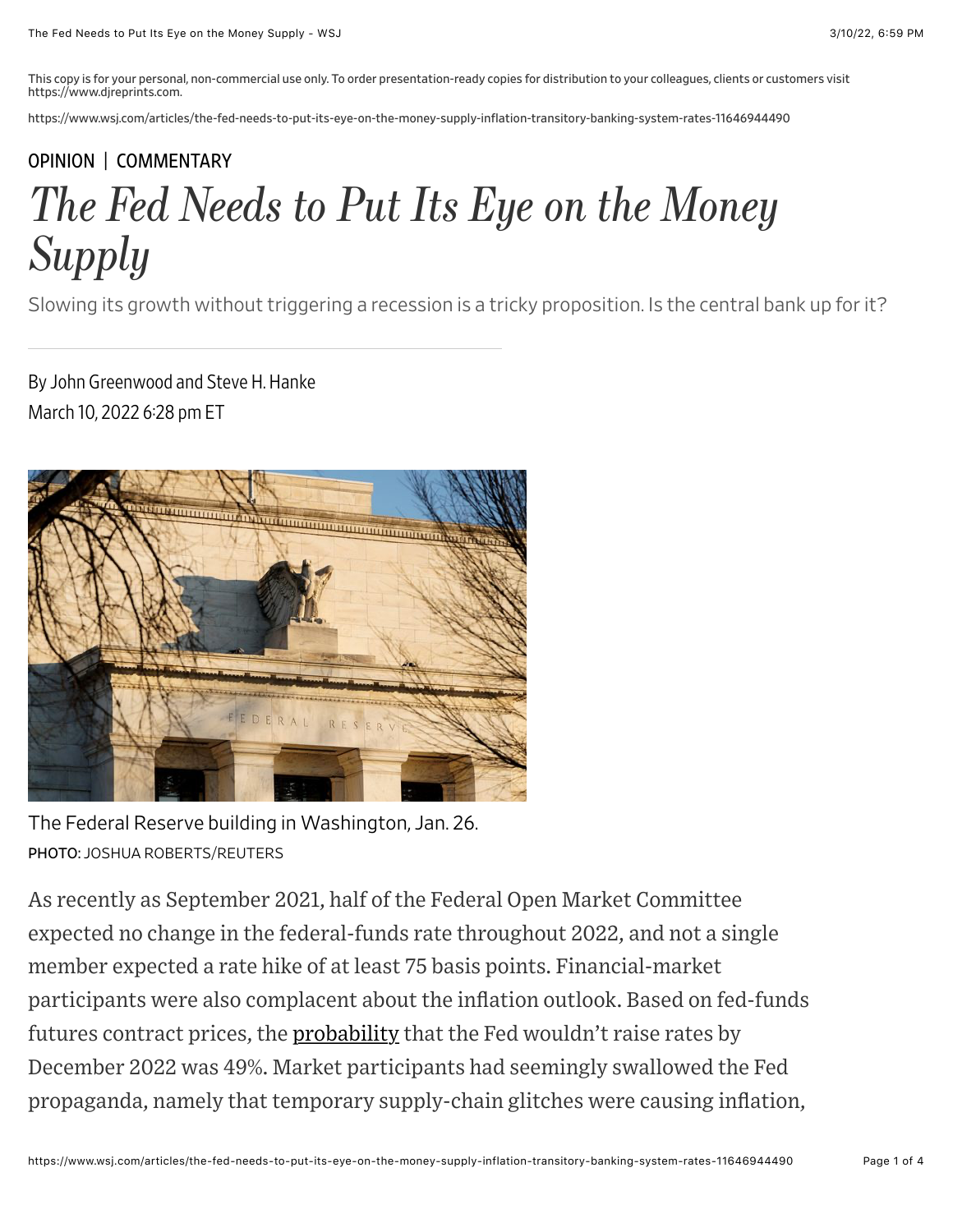that it was transitory and wouldn't require a change in policy.



The transitory world changed in a hurry. That's because January's consumerprice index inflation headline number screamed 7.5% and February's screamed even louder—7.9%. As a result, more than half of FOMC members now [anticipate](https://www.federalreserve.gov/monetarypolicy/files/fomcprojtabl20211215.pdf) a rate hike of at least 75 basis points by the end of 2022, and none think the rate will be unchanged. Fedfunds futures contracts are now pricing in an 84% probability that the rate will be above 150 basis points by December.

Why was the FOMC and market consensus caught so flat-footed? And what can be done to prevent this kind of mistake going forward?

Fundamentally, two things need fixing: the Fed's current modus operandi and widely held but mistaken views about how the Fed and the banking system interact to create inflation.

Ask Fed officers or observers how monetary policy works, and they'll tell you it's all about interest rates. Hence, the laser focus on the series of projected rate hikes later this year. But the reality is different. When it comes to inflation, what really matters isn't so much the level of rates but what they imply for money growth. As Milton Friedman once observed, "Monetary policy is not about interest rates; it is about the growth of the quantity of [broad] money."

[The true source of the current inflation is the cumulative increase in the money](https://www.federalreserve.gov/releases/h6/current/default.htm) supply measured by M2 since February 2020—an incredible 41.2%. In January the rate of growth of M2, even after three months of tapering bond purchases by the Fed, was still 12.6% over its level a year earlier. That's about double the rate it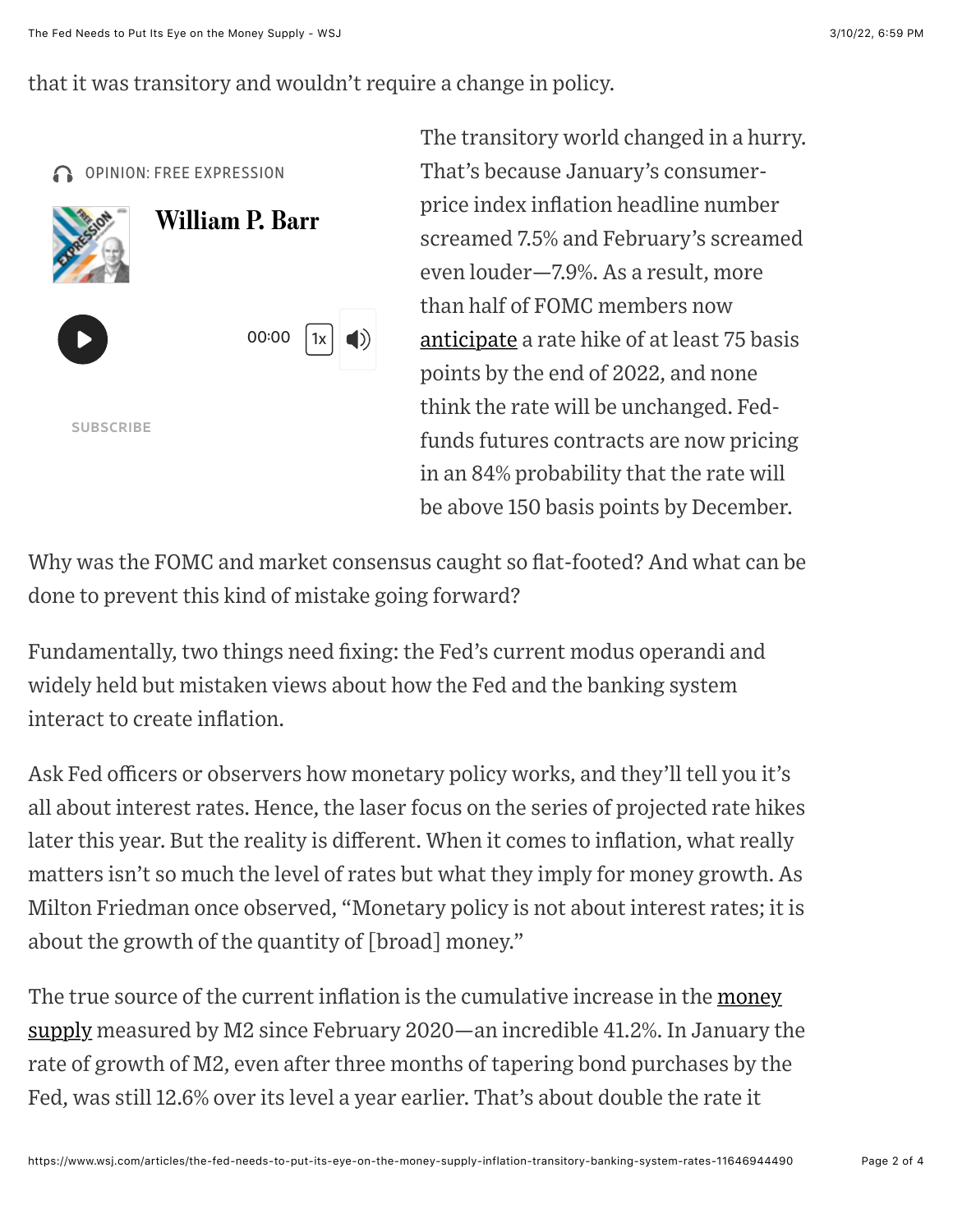needs to be to hit the Fed's 2% inflation target.

Two sets of entities create money in the U.S. economy: the commercial banks and the Federal Reserve System. In normal times, the banks create most of the money by making loans. When banks grant a mortgage, for example, they credit the account of the borrower with new funds and write up a loan at the same time. Both sides of banks' balance sheets expand.

After the financial crisis of 2008 and again during much of the pandemic, this mechanism wasn't working because banks and borrowers were repairing balance sheets (in the former episode) or were risk-averse (in the latter), thus tamping down the demand for and supply of credit. The Fed stepped in with large-scale asset purchases from nonbanks, thereby creating new deposits—money—held by the public. The Fed created about 75% of the \$6.4 trillion of new money in the system since February 2020.

Now that the pandemic is easing and normality is returning, banks are lending again, and the Fed is reducing its asset purchases. In the past three months, bank lending has [picked up sharply](https://fred.stlouisfed.org/series/BUSLOANS), implying a surge in the demand for credit. So tentative tapering may not be enough for the Fed to slow monetary growth.

How should the Fed calibrate fed-funds rate increases? Ideally, the Fed needs to be sure that it raises rates sufficiently to slow monetary growth on a gradual and steady basis to a growth rate of around 5% to 6%. This would be consistent with 2% inflation, as it was between 2010 and 2019. But to hit this golden growth rate, the Fed must avoid two potential pitfalls.

The Fed could fail to raise rates enough, thereby giving banks and their customers an incentive to create excess credit. Given the surging demand for credit in a strengthening economy with rising inflation expectations, we could end the year with monetary growth still at its current excessive rate. That would mean that the current 7.9% inflation rate would persist not only this year but through 2023 and into 2024. To rein in inflation, the Fed needs to get out in front of the surge in